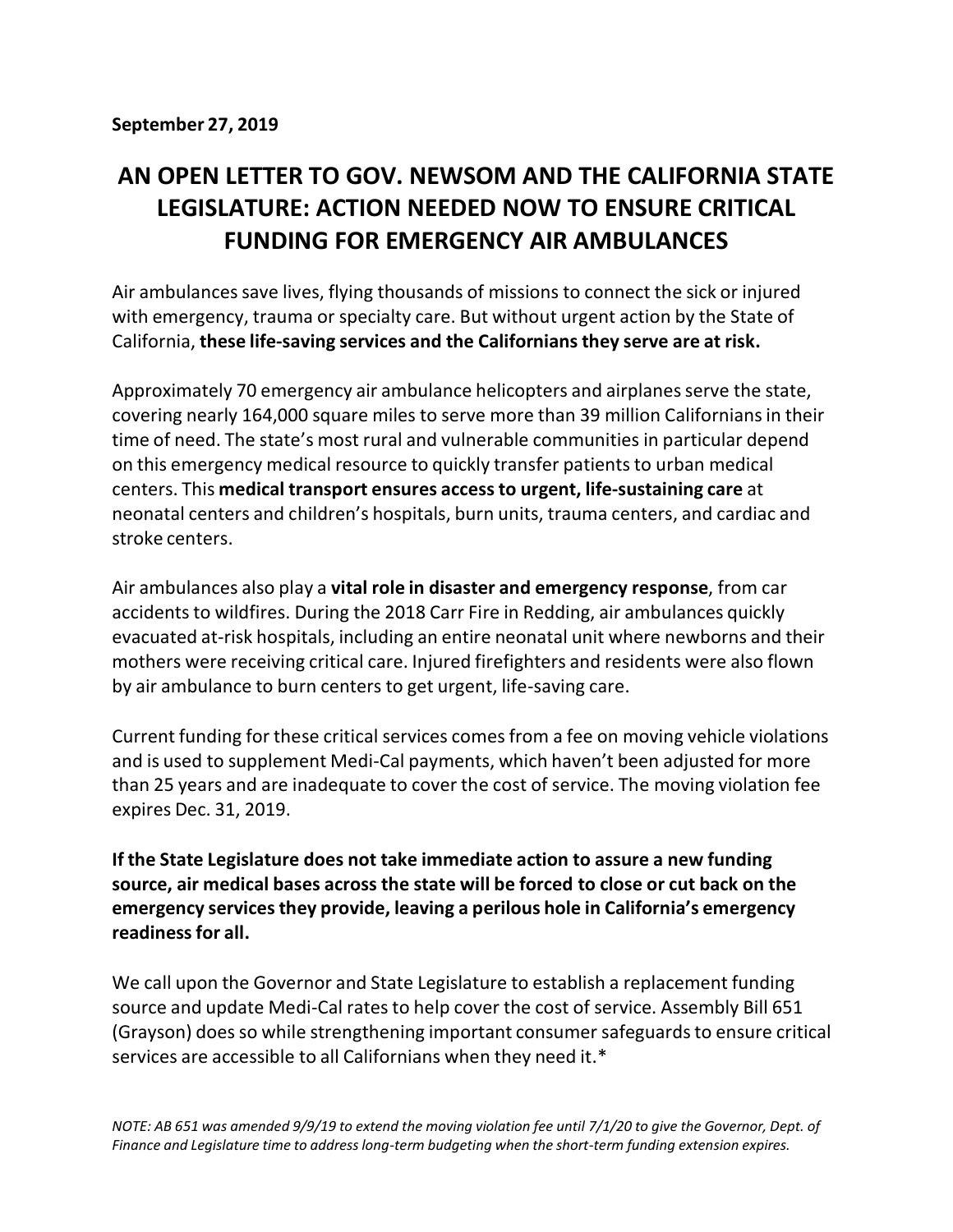At a time when emergency preparedness is a top priority for California, it is imperative the state act now to fund air ambulances and the life-saving services they provide.

Signed,



Jeff Meston, President California Fire Chiefs Association



David Rocha, President California Metropolitan Fire Chiefs Association



Steve Kovacs, President Fire Districts Association of California



Barbara Glaser, Senior Legislative Advocate California Hospital Association



Christian Giller, President California Association of Air Medical Services



Mira Morton, Director of Government Relations, California Children's Hospital Association



Alan F. McNancy, President California Ambulance Association



Todd Klingensmith, Executive Director, California Paramedic Foundation



Nick Karanopoulos, Fire Chief Gasquet Fire Department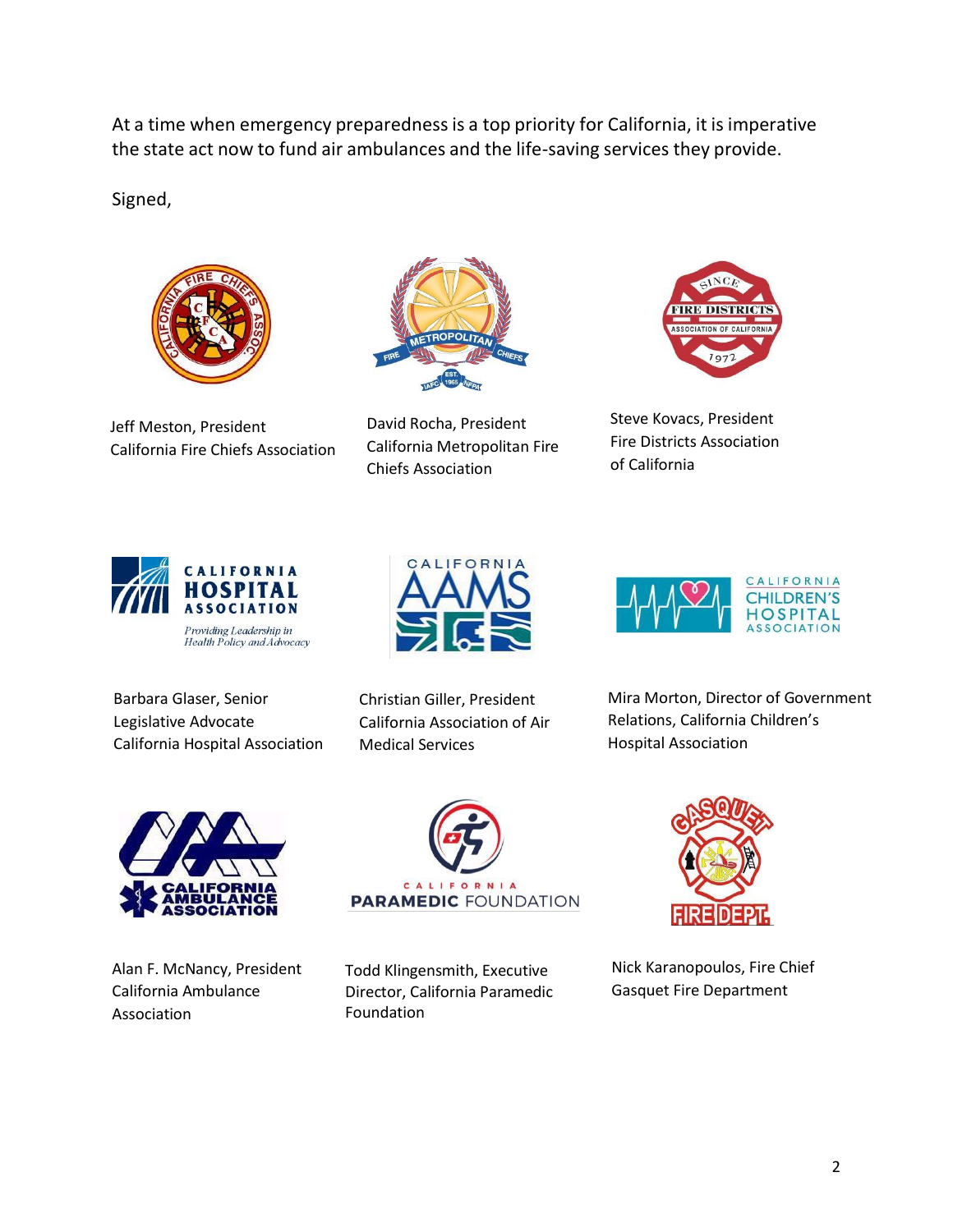



Bill Seline, Fire Chief Truckee Fire Protection District

Lonnie Levi, Fire Chief Klamath Fire Protection District



Sean Grinnell, Fire Chief Bodega Bay Fire Protection



Ken Herbert, Fire Chief City of El Centro Fire Department



Mike Johnson, Fire Chief Ebbetts Pass Fire District



Bill Gillespie, Fire Chief Crescent City Fire Protection District and Crescent City Fire & Rescue



Dominic Moreno, Fire Chief Sutter Creek Fire Department



Donald Wharton, Imperial County Sheriff Reserve Unit



Michael W. Whorton, Fire Chief Stanislaus Consolidated Fire Protection District



Willie Sapeta, Fire Chief Lake County Fire Protection District



Monte Keady, Fire Chief Burney Fire Protection District



Erik Apperson, Sheriff Del Norte County Sheriff's **Office**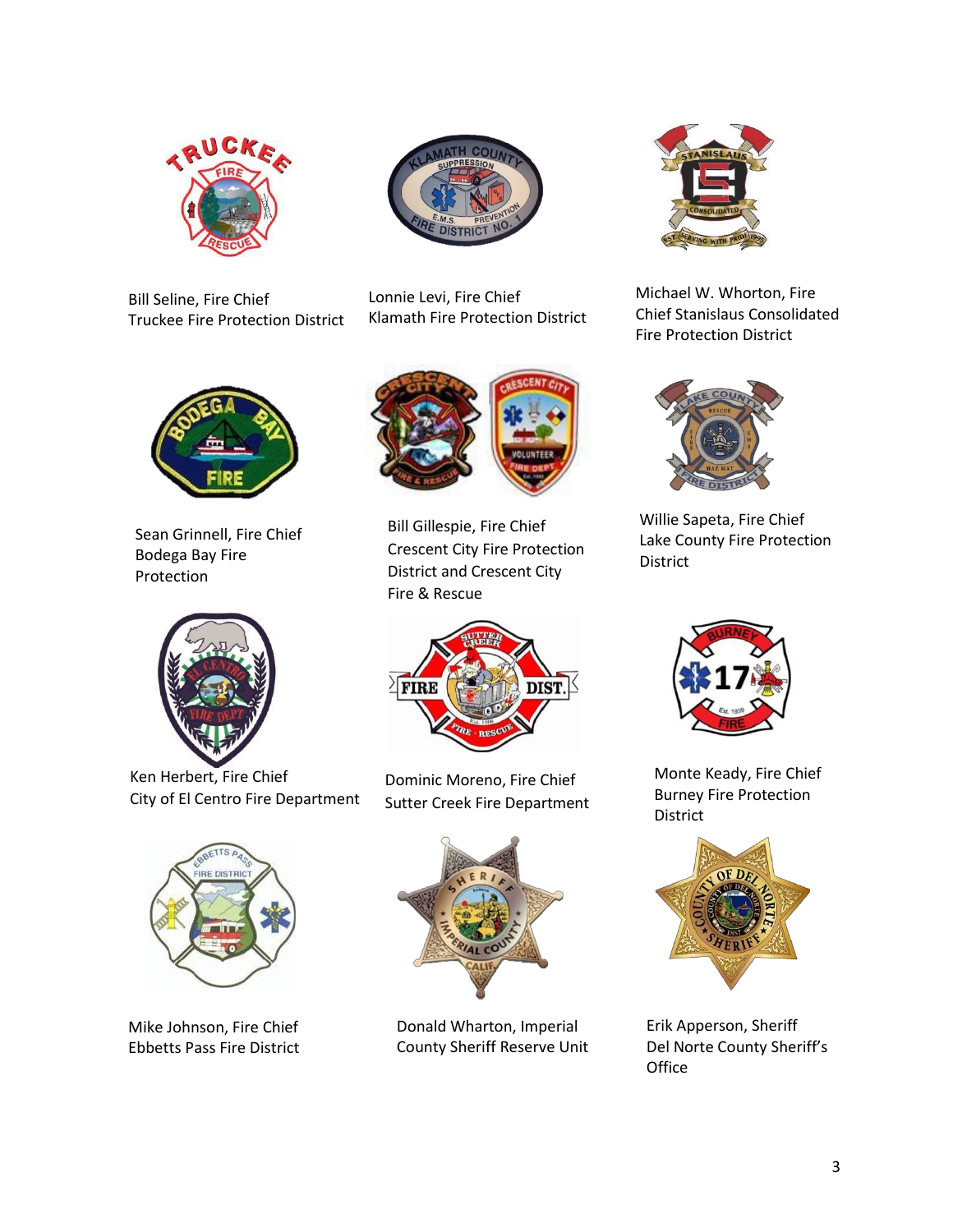

William R. Caldera, EMT-P/CEO Manteca District Ambulance Service/ Tuolumne County Division



Dean Dow, President and CEO REMSA/Care Flight



Erin Yslas, Regional Director PHI Air Medical



Jim Caryl, Vice President, Customer Experience, West Mercy Air



Brian Loveridge, Vice President, Customer Experience, PacWest SkyLife



Myron Smith, General Manager, Hall Ambulance



Sean Russell, President REACH Air Medical Services



Anna Blair, VP Service Delivery



Dan Brattain, President CAL-Ore Life Flight



Vicky Spediacci, VP Aviation Operations, CALSTAR Air Medical Services



EMSA



Marty Marshall, EMS Director Enloe Medical Center